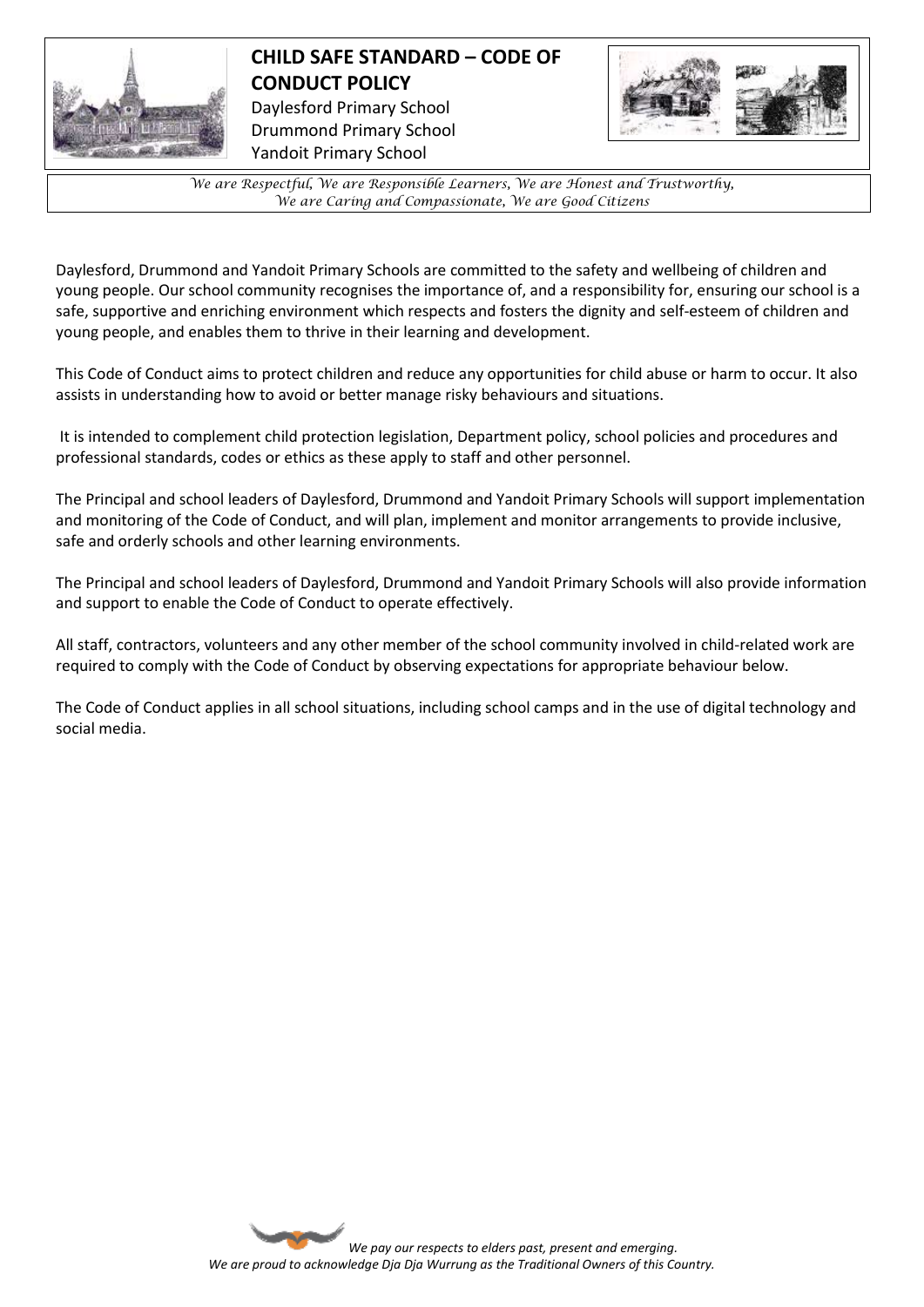## **Acceptable behaviours**

As staff, volunteers, contractors, and any other member of the school community involved in child-related work individually, we are responsible for supporting and promoting the safety of children by:

- upholding the school's statement of commitment to child safety at all times and adhering to the school's child safe policy
- treating students and families in the school community with respect both within the school environment and outside the school environment as part of normal social and community activities.
- listening and responding to the views and concerns of students, particularly if they are telling you that they or another child has been abused or that they are worried about their safety/the safety of another child
- promoting the cultural safety, participation and empowerment of Aboriginal and Torres Strait Islander students
- promoting the cultural safety, participation and empowerment of students with culturally and/or linguistically diverse backgrounds
- promoting the safety, participation and empowerment of students with a disability
- reporting any allegations of child abuse or other child safety concerns to the school's leadership [Include <or child safety officer's> if school has assigned someone to this role]
- understanding and complying with all reporting or disclosure obligations (including mandatory reporting) as they relate to protecting children from harm or abuse.
- if child abuse is suspected, ensuring as quickly as possible that the student(s) are safe and protected from harm.

## **Unacceptable behaviours**

As staff, volunteers, contractors, and any other member of the school community involved in child-related work we must not:

- ignore or disregard any concerns, suspicions or disclosures of child abuse
- develop a relationship with any student that could be seen as favouritism or amount to 'grooming' behaviour (for eg. Offering gifts)
- exhibit behaviours or engage in activities with students which may be interpreted as abusive and not justified by the educational, therapeutic, or service delivery context
- ignore behaviours by other adults towards students when they appear to be overly familiar or inappropriate
- discuss content of an intimate nature or use sexual innuendo with students, except where it occurs relevantly in the context of parental guidance, delivering the education curriculum or a therapeutic setting
- treat a child unfavourably because of their disability, age, gender, race, culture, vulnerability, sexuality or ethnicity.
- communicate directly with a student through personal or private contact channels (including by social media, email, instant messaging, texting etc) except where that communication is reasonable in all the circumstances, related to school work or extra-curricular activities or where there is a safety concern or other urgent matter.